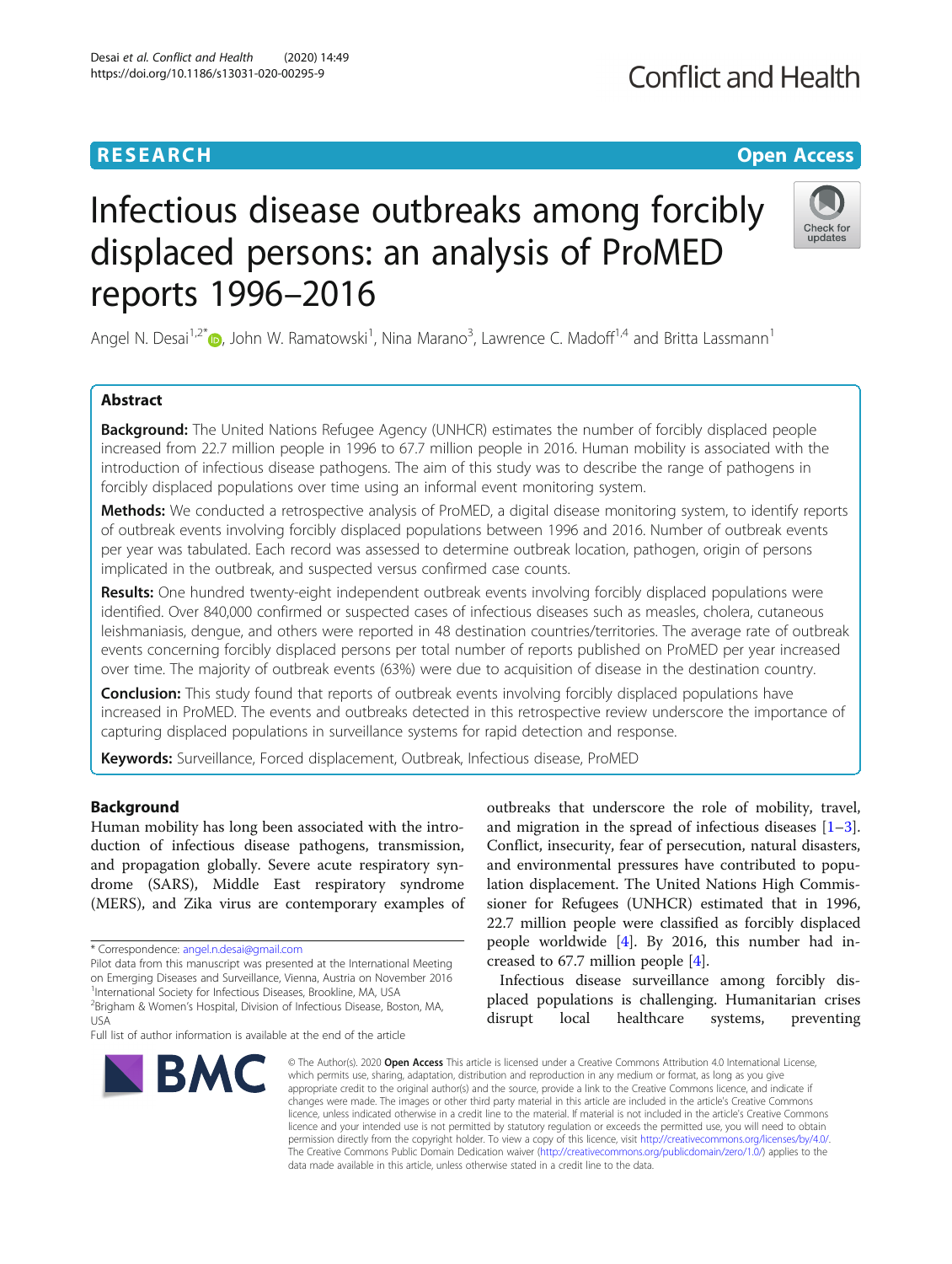implementation of routine public health safeguards [\[5](#page-9-0)]. Forcibly displaced populations are not always captured in national surveillance systems because of challenges accessing health services that may be available to national or insured individuals only, and in the case of refugees and undocumented migrants, uncertain political status within their country of asylum. Disease surveillance methodologies for displaced populations vary; some recent studies have assessed outbreaks using formal, laboratory-based, and syndromic surveillance to identify events in specific locations and over defined time periods [\[6](#page-9-0)–[9\]](#page-9-0). For example, the UNHCR Health Information System (HIS) is a syndromic surveillance system that tracks morbidity due to a wide variety of communicable diseases in UNHCR refugee camps. HIS has been configured so that weekly reports of these syndromes can be aggregated and reviewed with an alert threshold for outbreak detection set according to the disease of concern  $[10]$  $[10]$ . The principle burden of infectious diseases in forcibly displaced populations is due to endemic diseases such as acute respiratory infections, endemic diarrhea, measles, and malaria [[11\]](#page-9-0). A comprehensive analysis regarding the occurrence and extent of outbreaks of infectious diseases in forcibly displaced populations over time however, is lacking in the published literature.

Informal, digital monitoring and reporting tools may be useful adjuncts to traditional disease surveillance in these scenarios, as they require fewer resources and often encounter fewer bureaucratic barriers [[12](#page-9-0)–[15](#page-9-0)]. In addition, given that population displacement is ongoing and dynamic, informal reporting offers a complementary mechanism to highlight cross-border infectious disease developments over longer periods of time. We analyzed infectious disease outbreak reports published on ProMED to investigate the pace and extent of infectious disease outbreaks in forcibly displaced populations over the study period, as well as highlight global pathogenspecific findings and trends.

## Methods

#### Data source

Informal monitoring and reporting systems rely on local media, professional networks, and on-the-ground experts to highlight emerging infectious diseases and outbreaks in near real time. Examples include the Program for Monitoring Emerging Diseases (ProMED) published by the International Society for Infectious Diseases; HealthMap; and the Global Public Health Intelligence Network (GPHIN) [[13\]](#page-9-0).

ProMED, a program of the International Society for Infectious Diseases, is a digital monitoring and reporting system for infectious diseases. ProMED was established in 1994, and allows human and animal health

practitioners, public health professionals, and concerned members of the public to submit information regarding potential infectious disease outbreak events [[16\]](#page-9-0). Media reports regarding infectious disease outbreaks have been mined using automated machine web crawling with manual curation since 2007 through collaboration with HealthMap [\[17](#page-9-0)]. Both formal and informal surveillance reports are submitted to ProMED, and a network of subject matter experts with knowledge of regional infrastructure and infectious diseases screen all reports. Subject matter experts comment on each report, adding context to a local outbreak when relevant. Once a report has been reviewed and edited, it is posted to the global ProMED network, where it is freely accessible and reaches more than 90,000 subscribers and followers. ProMED focuses its reporting on emerging and reemerging outbreaks defined by the World Health Organization as "the occurrence of cases of disease in excess of what would normally be expected in a defined community, geographical area, or season [[18\]](#page-9-0)". Chronic infectious diseases such as tuberculosis, chronic viral hepatitis, human immunodeficiency virus (HIV), and endemic infectious diseases are not routinely reported. ProMED reports have been validated by several other studies investigating emerging infectious diseases trends and outbreaks and have been shown to be a rapid and valuable system to obtain information about emerging outbreaks [[19](#page-9-0)–[25](#page-9-0)].

#### Methodology

In this retrospective analysis, we focused on outbreak events among forcibly displaced populations reported in ProMED from 1996 to 2016. In formulating search terms for the inclusion criteria, we used UNHCR definitions of forcibly displaced populations as those displaced involuntarily by persecution, conflict, violence, natural disasters, or human rights violations [\[4](#page-9-0)]. This includes refugees, asylum seekers, and internally displaced persons (IDP). As a result, the ProMED archive was queried for the following search terms and root words: "refugee(s)" OR "asylum seeker(s)" OR "displaced". Exclusion criteria included reports indicating voluntary population movement for economic benefit or family reunification, and reports that referred to the same outbreak. For example, in several instances one outbreak event was detailed by multiple reports in the ProMED archive, tracking the development of an infectious disease outbreak over time. As an example, a cholera outbreak following the 2010 Haitian earthquake was captured in ProMED with over 20 reports over 1 year. To ensure only unique outbreak events were assessed, the last report in a series with information pertinent to this study was used. Outbreaks in forcibly displaced persons from ProMED included reports in refugee camps as well as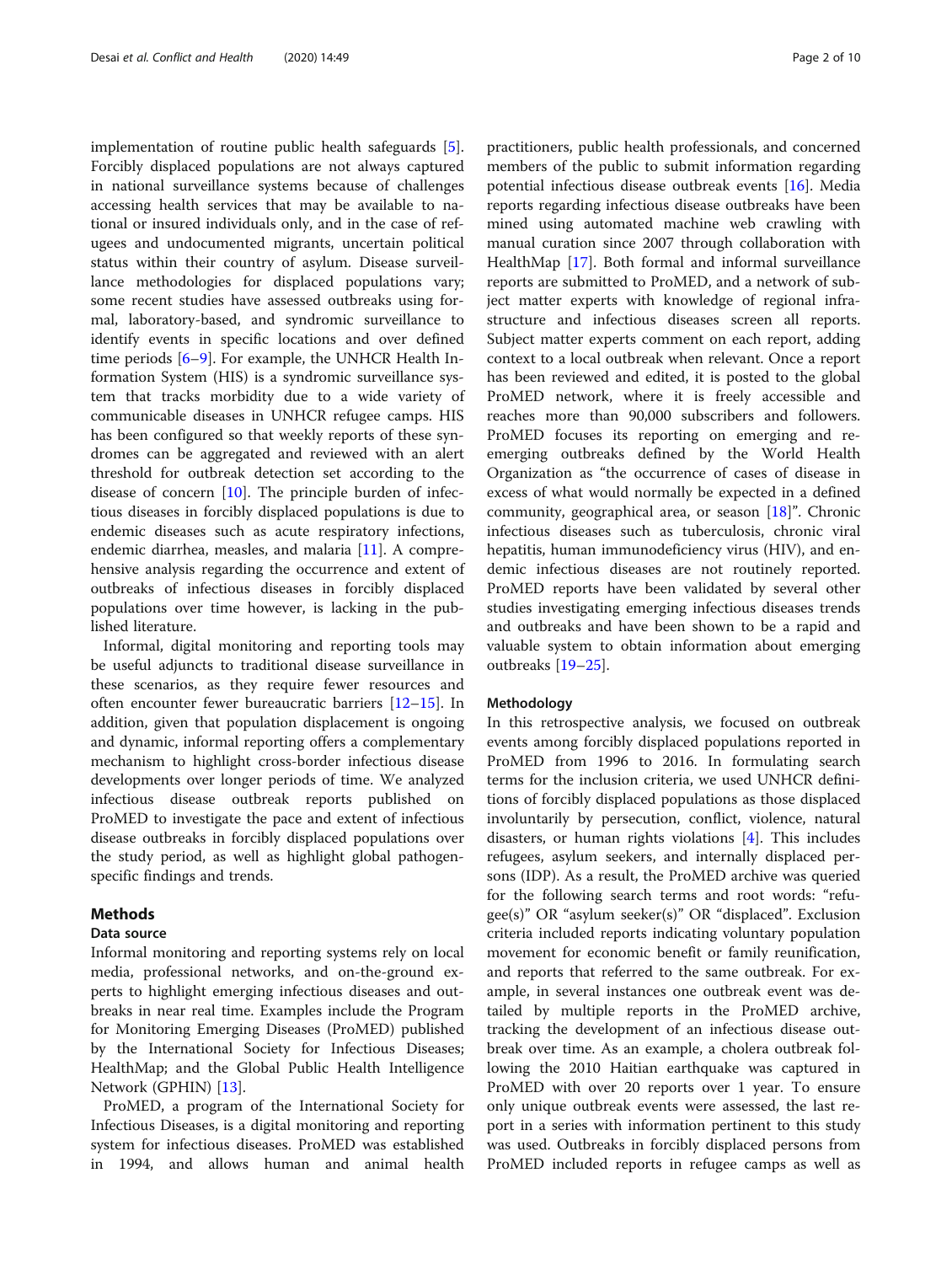enclaves in cities or at borders. English-language reports from the ProMED global network were included in this analysis. Of the total 55,409 records in the ProMED database, 1562 returned with one of the identified search terms. Of these, 171 remained after removal of duplicates, and an additional 43 were removed as not meeting the inclusion criteria based on the pre-specified definition of forcibly displaced populations (Fig. 1). One hundred twenty-eight reports describing unique outbreak events were ultimately retained. Each record was manually reviewed to extract report date, location of outbreak, origin of groups associated with the outbreak event, pathogen implicated, and case counts (Fig. 1). Point of disease acquisition and, if applicable, reason for vaccination interruption were extracted from each report.

Three independent investigators thoroughly reviewed each report to ensure adherence to the criteria as outlined above. In some instances, case numbers reported in ProMED outbreak reports were rounded to the nearest 1000 or reported as "more than" a specific number, e.g. more than 100 cases were reported. Case numbers reported in this analysis therefore represent approximate numbers.

The rates of outbreak events involving forcibly displaced populations per total number of ProMED reports published each year were calculated. Rates of outbreak events among displaced populations per total number of ProMED reports per year were calculated to ensure that any variations observed were not secondary to changes in the number of ProMED reports published, and were compared during two time periods (1996–2002 and 2010 to 2016) using a two-sample t-test assuming unequal variance.  $P < 0.05$  was considered statistically significant. Microsoft Excel and Stata (StataCorp.

2009. Stata Statistical Software: Release 11. College Station, TX: StataCorp LP) were used for statistical

## Results

analysis.

Between 1996 and 2016, a total of 128 unique outbreak events involving forcibly displaced populations were posted on the ProMED network. The mean incidence of outbreak events involving forcibly displaced populations increased from an average of 2.3 events per year during 1996 to 2002 to 5.7 during 2003 to 2009 to 11.4 events per year during 2010 to 2016, an overall increase of 404% when comparing the first time period (1996 to 2002) to the last time period (2010 to 2016)  $(p < 0.05)$ . Over the same periods, the average rate of outbreak events per total number of reports published on ProMED each year increased by 322%  $(p < 0.05)$ .

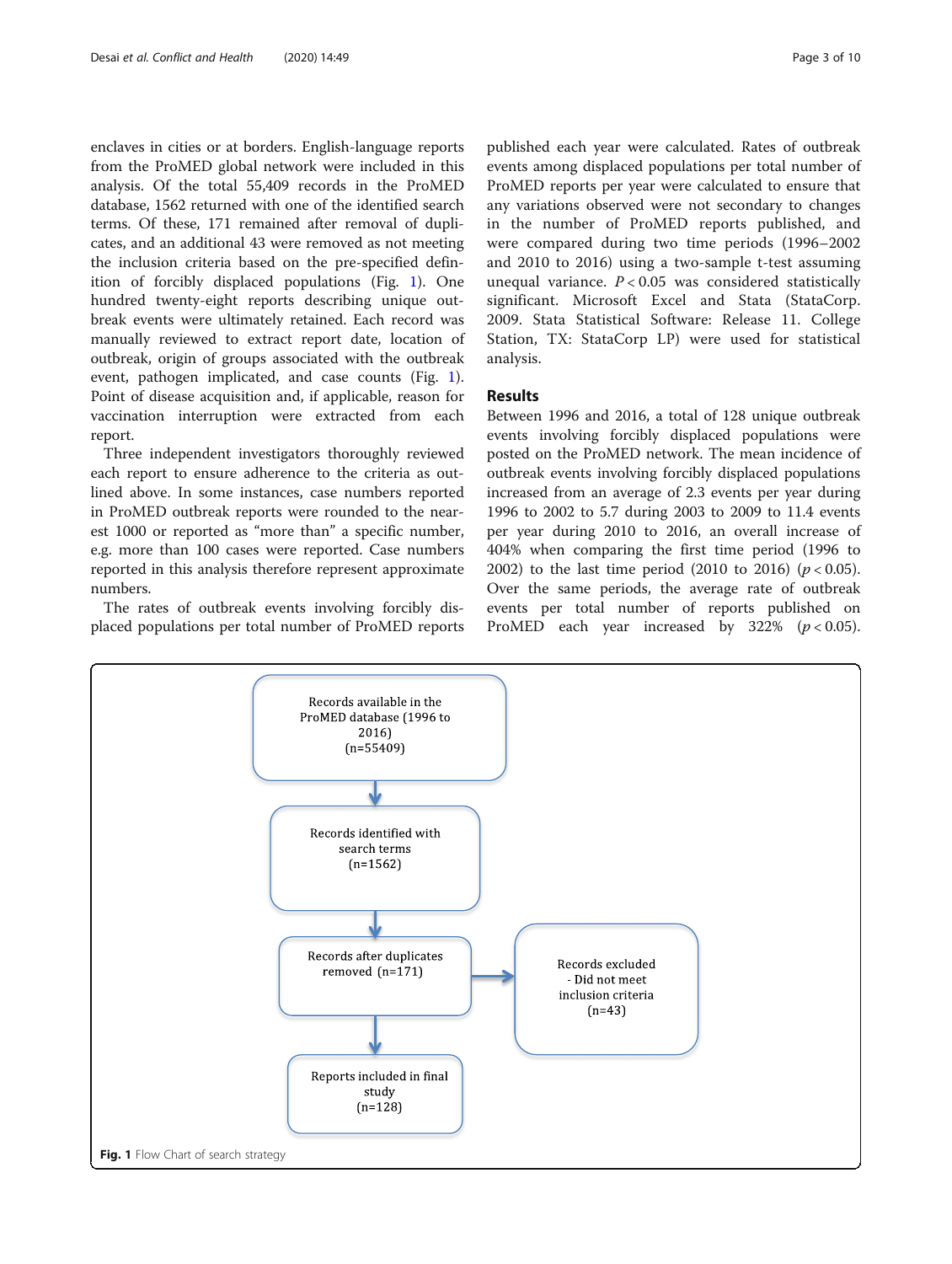Outbreak events reported on ProMED and outbreak events involving displaced populations reported on ProMED per total number of ProMED reports from 1996 to 2016 are shown in Fig. 2a and b.

Over the 20-year study, outbreak events were reported in 48 destination countries/territories as detailed in Supplementary Table [1.](#page-8-0) Results were categorized by WHO region, and then by countries where relevant. Figure [3](#page-4-0) demonstrates the distribution of individual outbreak events among WHO regions. For the purpose of this analysis, WHO Americas region was divided into North America and Latin America. The majority of outbreaks over the study period involving forcibly displaced populations were reported in Africa (52%; 67 reports), followed by Eastern Mediterranean (17%, 22) and Southeast Asia (14%, 18). The study population was primarily identified as refugees (60.9%, 70), followed by internally displaced persons (29.6%, 38) and asylum seekers (9.3%, 12) per UNHCR definitions. While study populations were often reported independently in one of these categories, we were unable to definitively determine in all reports if the affected population included a mix of refugees, IDPs, and asylum seekers.

Table [1](#page-5-0) demonstrates all reported pathogens, count of outbreaks, and approximate suspected and confirmed case counts by WHO region. Supplementary Tables [1](#page-8-0) and [2](#page-8-0) provide additional details on outbreak location and approximate case counts. When a pathogen was not

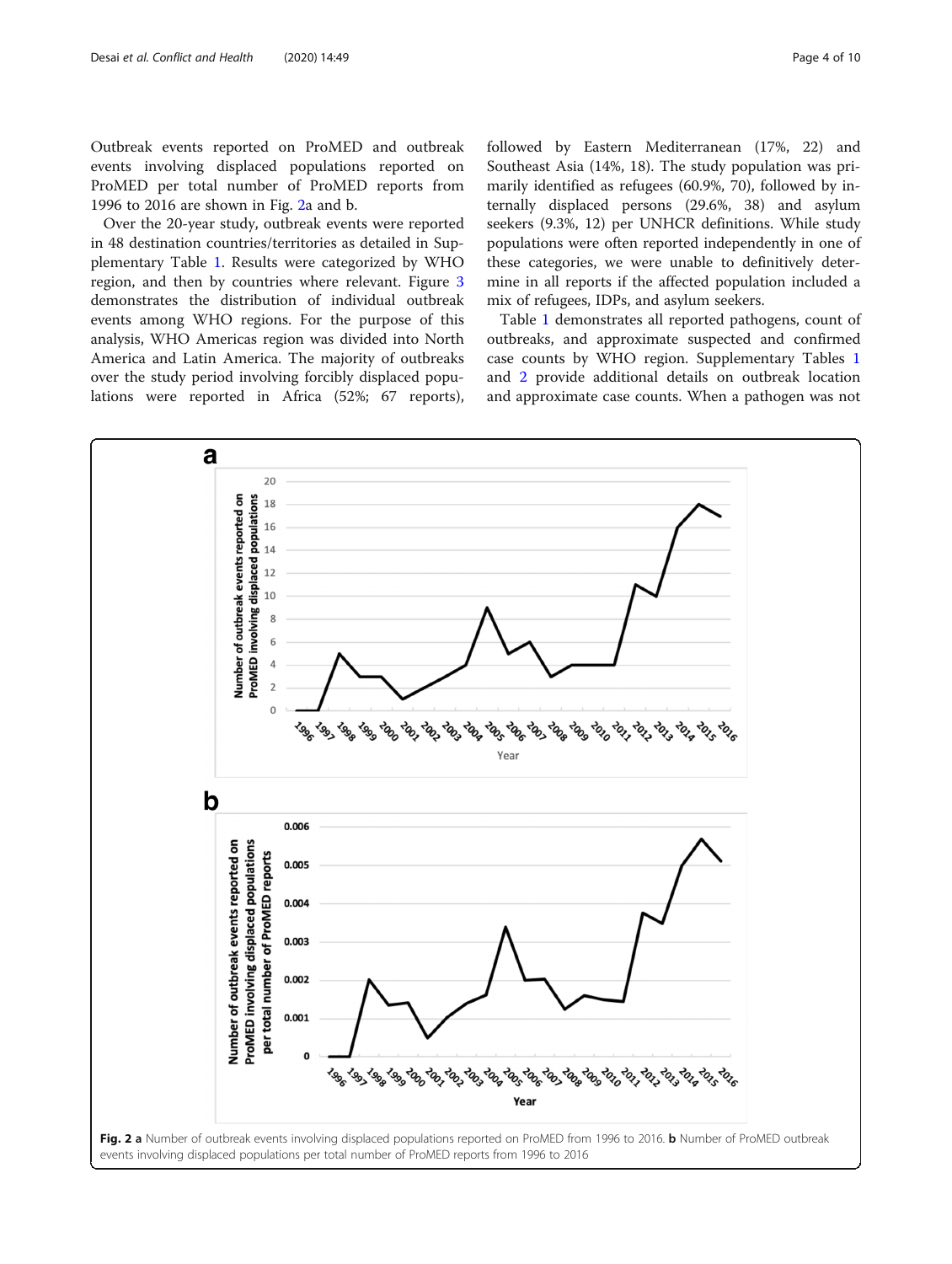<span id="page-4-0"></span>

explicitly identified, "syndrome" as indicated in the corresponding ProMED report was used. In sum, more than 840,000 confirmed or suspected cases of infectious diseases were identified over the study period. Forty-one unique pathogens or syndromes were represented in this study, demonstrating a wide range of infectious diseases. While the majority of reported cases were due to a large-scale cholera outbreak among internally displaced people (IDP) affected by the 2010 Haiti earthquake (> 520,000 cases) and a large-scale epidemic typhus outbreak in Burundi in 1998 (100,000 cases), it is notable that within this dataset, a wide variety of other pathogens were seen. Outbreak events due to cholera ( $n = 34$ ) outbreak events), cutaneous leishmaniasis  $(n = 6)$ , dengue  $(n=5)$ , hepatitis E  $(n=8)$ , measles  $(n=21)$  and poliomyelitis  $(n = 7)$  were highlighted as the most common disease outbreaks afflicting displaced populations. Overall, most individual cholera outbreaks ( $n = 23$  outbreak events) occurred in the WHO Africa region over the study period.

Of all pathogens or syndromes implicated in infectious disease outbreaks, more than 16,000 vaccine-preventable disease cases (VPD) were identified, encompassing 39 outbreaks in 20 countries over the course of the study. VPD in this study included measles, poliomyelitis, diphtheria, tetanus, pertussis, yellow fever, typhoid, and varicella. Other childhood diseases such as mumps and rubella were not reported in our data set. As cholera vaccines and their uptake were not widespread during the study period, cholera was not included in the VPD case counts. Meningococcal disease was also excluded, as etiology of meningitis was not always made explicit in ProMED reports. The largest number of outbreaks of VPD was noted in Kenya as the host country  $(n = 7)$ . Six of these outbreaks were noted in forcibly displaced persons from Somalia, with four of those outbreaks due to poliomyelitis and the remaining two related to measles. Within the poliomyelitis outbreak cohort, there were 125 suspected or confirmed cases with no fatalities. One measles outbreak in Kenya was noted in displaced individuals from South Sudan. The remaining VPD outbreaks across regions were distributed as demonstrated in Table [2.](#page-6-0)

Origin and destination of populations and subsequent outbreak events were investigated in this analysis. On a country level, Kenya experienced the largest number of distinct outbreaks  $(n = 13)$  reported to ProMED, followed by Uganda  $(n = 12)$ . Reports were manually reviewed for explicit indication of disease acquisition at the destination as opposed to importation from the location of origin or during transit. Of 128 reports, 63% (80) were due to local transmission in the destination country, 20% (25) were due to importation (acquired in the country of origin or during transit), and 18% (23) were unspecified based on manual review of the report. In cases of importation, 48% (12) events were attributed to incomplete vaccination of the displaced population. The reasons for interrupted vaccination when available, were extracted from reports, and cited as breakdown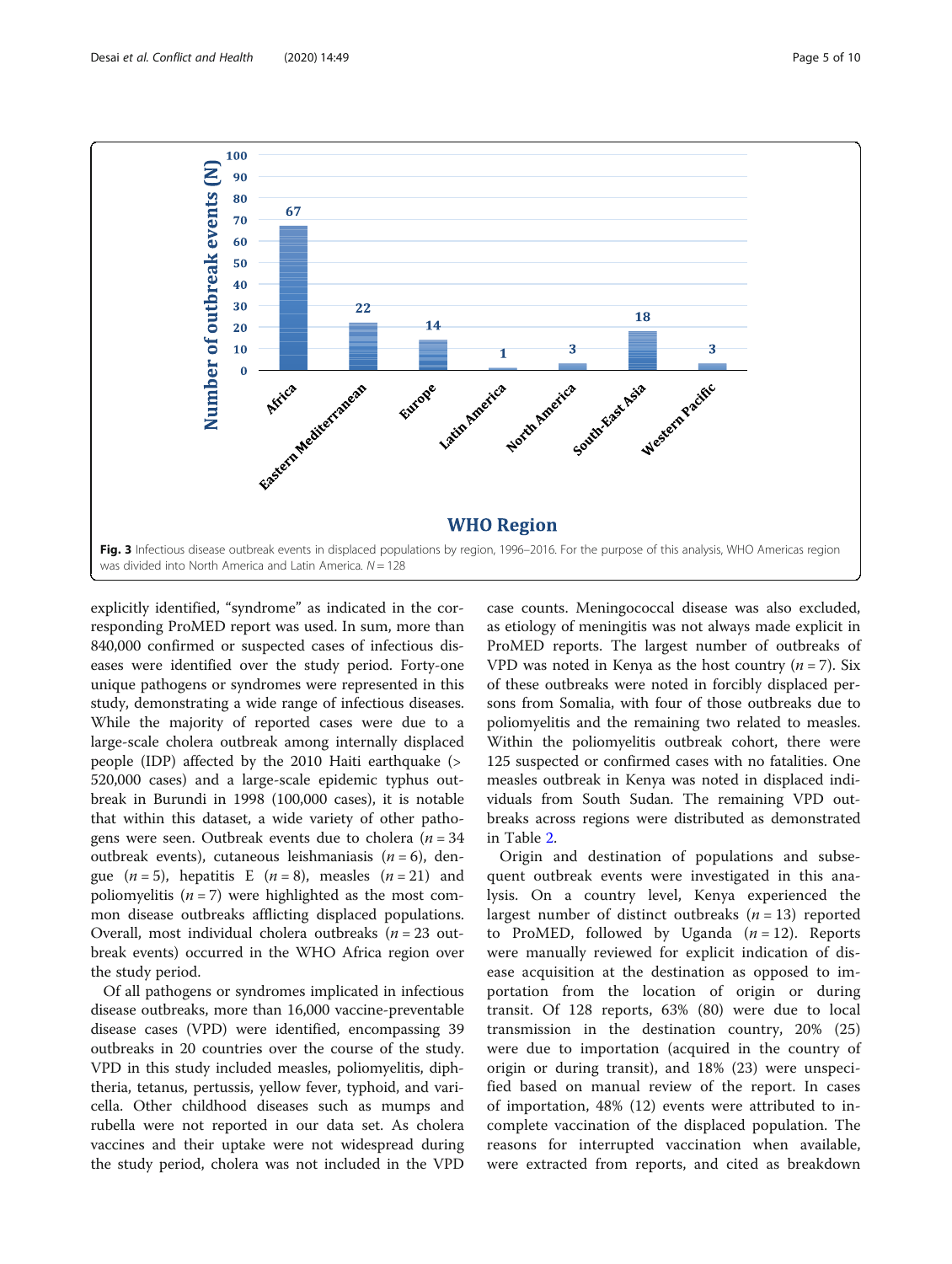| Reported Pathogen or Syndrome |                                                 |                          |        |                               |                               |                    |                          |             |  |  |
|-------------------------------|-------------------------------------------------|--------------------------|--------|-------------------------------|-------------------------------|--------------------|--------------------------|-------------|--|--|
|                               | Location of Outbreak<br>by WHO Region<br>Africa | Eastern<br>Mediterranean | Europe | Latin<br>America <sup>a</sup> | North<br>America <sup>a</sup> | South-East<br>Asia | Western Total<br>Pacific |             |  |  |
|                               |                                                 |                          |        |                               |                               |                    |                          |             |  |  |
| Malaria-like disease          | 1(20)                                           |                          |        |                               |                               |                    |                          | 1(20)       |  |  |
| Acute abdominal pain          |                                                 |                          |        |                               |                               | 1(85)              |                          | 1(85)       |  |  |
| Anthrax                       |                                                 |                          |        |                               |                               | 1(1500)            |                          | 1(1500)     |  |  |
| Bacterial meningitis          | 1(141)                                          |                          |        |                               |                               |                    |                          | 1(141)      |  |  |
| Chickenpox                    |                                                 |                          |        |                               |                               | 1 (12000)          |                          | 1(12000)    |  |  |
| VZV <sup>b</sup> & scabies    | 1(1000)                                         |                          |        |                               |                               |                    |                          | 1(1000)     |  |  |
| Cholera                       | 23 (15882)                                      | 5(2262)                  |        | 1 (527000)                    |                               | 5(576)             |                          | 34 (545720) |  |  |
| Cutaneous diphtheria          |                                                 |                          | 1(9)   |                               |                               |                    |                          | 1(9)        |  |  |
| Cutaneous leishmaniasis       |                                                 | 6 (152676)               |        |                               |                               |                    |                          | 6 (152676)  |  |  |
| Dengue                        |                                                 | 1(185)                   |        |                               |                               | 2(905)             | 2(23)                    | 5(1113)     |  |  |
| Diarrhea, unspecified         |                                                 |                          | 1(500) |                               |                               | 2 (1500)           |                          | 3 (2000)    |  |  |
| Diphtheria, non-cutaneous     |                                                 | 1(130)                   |        |                               |                               |                    |                          | 1(130)      |  |  |
| Ebola hemorrhagic fever       | 1(119)                                          |                          |        |                               |                               |                    |                          | 1(119)      |  |  |
| Ebola-suspected               |                                                 |                          | 1(1)   |                               |                               |                    |                          | 1(1)        |  |  |
| Gastroenteritis               |                                                 |                          |        |                               |                               | 1(100)             |                          | 1(100)      |  |  |
| Hepatitis E                   | 8 (15793)                                       |                          |        |                               |                               |                    |                          | 8 (15793)   |  |  |
| Lassa fever                   | 1(88)                                           |                          |        |                               |                               |                    |                          | 1(88)       |  |  |
| Leprosy                       |                                                 |                          |        |                               |                               | 1 (not reported)   |                          | $1(-)$      |  |  |
| Louse-borne relapsing fever   |                                                 |                          | 3(18)  |                               |                               |                    |                          | 3(18)       |  |  |
| Malaria                       |                                                 |                          |        |                               | 1(15)                         | 1(50)              |                          | 2(65)       |  |  |
| Marburg virus                 | 1(5)                                            |                          |        |                               |                               |                    |                          | 1(5)        |  |  |
| Measles                       | 12 (1563)                                       | 1(42)                    | 6(974) |                               | 2(5)                          |                    |                          | 21 (2584)   |  |  |
| Meningococcal meningitis      | 1(26)                                           |                          |        |                               |                               |                    |                          | 1(26)       |  |  |
| Meningitis, unknown pathogen  |                                                 | 1(6)                     |        |                               |                               | 1(4)               |                          | 2(10)       |  |  |
| Monkeypox                     | 1(150)                                          |                          |        |                               |                               |                    |                          | 1(150)      |  |  |
| Poliomyelitis                 | 5(128)                                          | 2(70)                    |        |                               |                               |                    |                          | 7 (198)     |  |  |
| Rift Valley fever             | 1(80)                                           |                          |        |                               |                               |                    |                          | 1(80)       |  |  |
| Salmonella                    |                                                 | 1(237)                   |        |                               |                               |                    |                          | 1(237)      |  |  |
| Scabies                       |                                                 | 1(1)                     |        |                               |                               |                    |                          | 1(1)        |  |  |
| Shigella flexneri             | 1(1062)                                         |                          |        |                               |                               |                    |                          | 1(1062)     |  |  |
| Skin rashes & cholera         |                                                 |                          |        |                               |                               | 1(6500)            |                          | 1(6500)     |  |  |
| Syphilis                      |                                                 |                          | 1(112) |                               |                               |                    |                          | 1(112)      |  |  |
| Tuberculosis                  |                                                 | 1(50)                    |        |                               |                               |                    |                          | 1(50)       |  |  |
| Tetanus                       |                                                 |                          |        |                               |                               | 1(72)              |                          | 1(72)       |  |  |
| Trypanosomiasis               | 1(490)                                          |                          |        |                               |                               |                    |                          | 1(490)      |  |  |
| Typhoid fever                 |                                                 | 2(99)                    | 1(24)  |                               |                               |                    | 1(2)                     | 4(125)      |  |  |
| Typhus (epidemic)             | 1 (100000)                                      |                          |        |                               |                               |                    |                          | 1 (100000)  |  |  |
| Suspected yellow fever        | 1(55)                                           |                          |        |                               |                               |                    |                          | 1(55)       |  |  |
| Unknown                       | 2(23)                                           |                          |        |                               |                               |                    |                          | 2(23)       |  |  |
| Visceral leishmaniasis        | 1(1800)                                         |                          |        |                               |                               |                    |                          | 1(1800)     |  |  |

<span id="page-5-0"></span>Table 1 Count of outbreaks (approximate cumulative suspected and confirmed case counts) reported in displaced persons, by WHO region, 1996-2016. N = 128 (846319)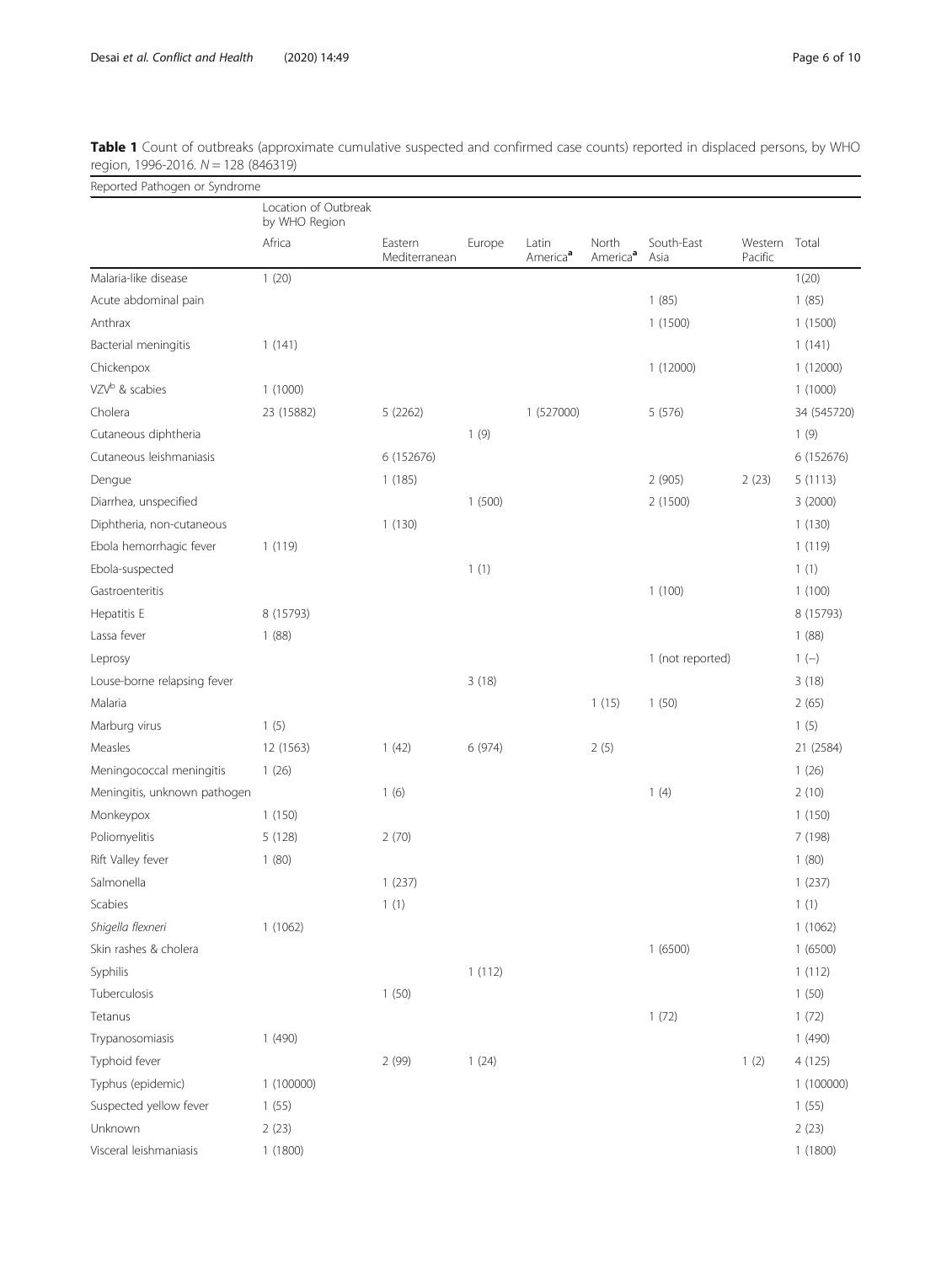| Reported Pathogen or Syndrome |                                       |                          |           |                               |                               |                    |                    |              |  |
|-------------------------------|---------------------------------------|--------------------------|-----------|-------------------------------|-------------------------------|--------------------|--------------------|--------------|--|
|                               | Location of Outbreak<br>by WHO Region |                          |           |                               |                               |                    |                    |              |  |
|                               | Africa                                | Eastern<br>Mediterranean | Europe    | ∟atin<br>America <sup>a</sup> | North<br>America <sup>a</sup> | South-East<br>Asia | Western<br>Pacific | Total        |  |
| Yellow fever                  | 3(161)                                |                          |           |                               |                               |                    |                    | 3(161)       |  |
| Total                         | 67 (138586)                           | 22 (155758)              | 14 (1638) | 1 (527000) 3 (20)             |                               | 18 (23292)         | 3(25)              | 128 (846319) |  |

<span id="page-6-0"></span>Table 1 Count of outbreaks (approximate cumulative suspected and confirmed case counts) reported in displaced persons, by WHO region, 1996-2016. N = 128 (846319) (Continued)

<sup>a</sup>WHO region 'Americas' subdivided here into Latin America and North America in order to display data at a more granular level<br><sup>b</sup>VZV varicella zoster virus <sup>b</sup>VZV varicella zoster virus

in local health infrastructure and mistrust of local medical care.

## **Discussion**

Global migration has reached unprecedented levels over the past decade. This study examined the relationship between forced migration and infectious disease outbreaks by using the ProMED database, an informal, digital disease monitoring and reporting system. It demonstrated a wide variety of infectious disease pathogens or syndromes affecting many countries and cross-border regions. Our findings show that the number of ProMED infectious disease outbreak reports concerning forcibly

displaced populations has increased over the study period. Rates of outbreak events concerning forcibly displaced populations per total number of ProMED reports also increased; the observed changes were not solely caused by an increase in the total number of ProMED reports. The number of displaced persons estimated worldwide has steadily risen as the number of ProMED reports in this population has increased. During the study period, the average annual forcibly displaced persons' population size increased from approximately 21 million between 1996 and 2002, to 28 million during 2003–2009, to 48 million from 2012 to 2016 [[4\]](#page-9-0). A direct association between the increase in the number of

Table 2 Distribution of vaccine-preventable outbreaks in displaced persons by location of outbreak, 1996–2016.  $N = 39$ 

| Outbreak Location |                |                |                |                |              |              |                |                |  |
|-------------------|----------------|----------------|----------------|----------------|--------------|--------------|----------------|----------------|--|
|                   | Measles        | Poliomyelitis  | Tetanus        | Typhoid        | Diphtheria   | Yellow Fever | Varicella      | Total          |  |
| Australia         |                |                |                | $\overline{1}$ |              |              |                | $\mathbf{1}$   |  |
| Chad              |                |                |                |                |              |              |                |                |  |
| Ethiopia          |                |                |                |                |              |              |                |                |  |
| France            |                |                |                |                |              |              |                |                |  |
| Georgia           |                |                |                | $\overline{1}$ |              |              |                |                |  |
| Germany           | 3              |                |                |                |              |              |                | 3              |  |
| Indonesia         |                |                | $\overline{1}$ |                |              |              |                |                |  |
| Kenya             | 3              | $\overline{4}$ |                |                |              |              |                |                |  |
| Kyrgyzstan        |                |                |                |                |              |              |                |                |  |
| Lebanon           |                |                |                |                |              |              |                |                |  |
| Macedonia         |                |                |                |                |              |              |                |                |  |
| Nigeria           |                |                |                |                |              |              | 1              | 3              |  |
| Pakistan          |                |                |                |                | $\mathbf{1}$ |              |                | $\overline{2}$ |  |
| South Sudan       | $\mathsf 3$    |                |                |                |              |              |                | 3              |  |
| Sri Lanka         |                |                |                |                |              |              | -1             |                |  |
| Sudan             |                |                |                |                |              | $\mathsf 3$  |                | 4              |  |
| Syria             |                |                |                | $\sqrt{2}$     |              |              |                | 3              |  |
| Tanzania          |                |                |                |                |              |              |                |                |  |
| Uganda            |                |                |                |                |              |              |                |                |  |
| United States     | $\overline{2}$ |                |                |                |              |              |                | 2              |  |
| Total             | 21             | 7              |                | $\overline{4}$ | 1            | 3            | $\overline{2}$ | 39             |  |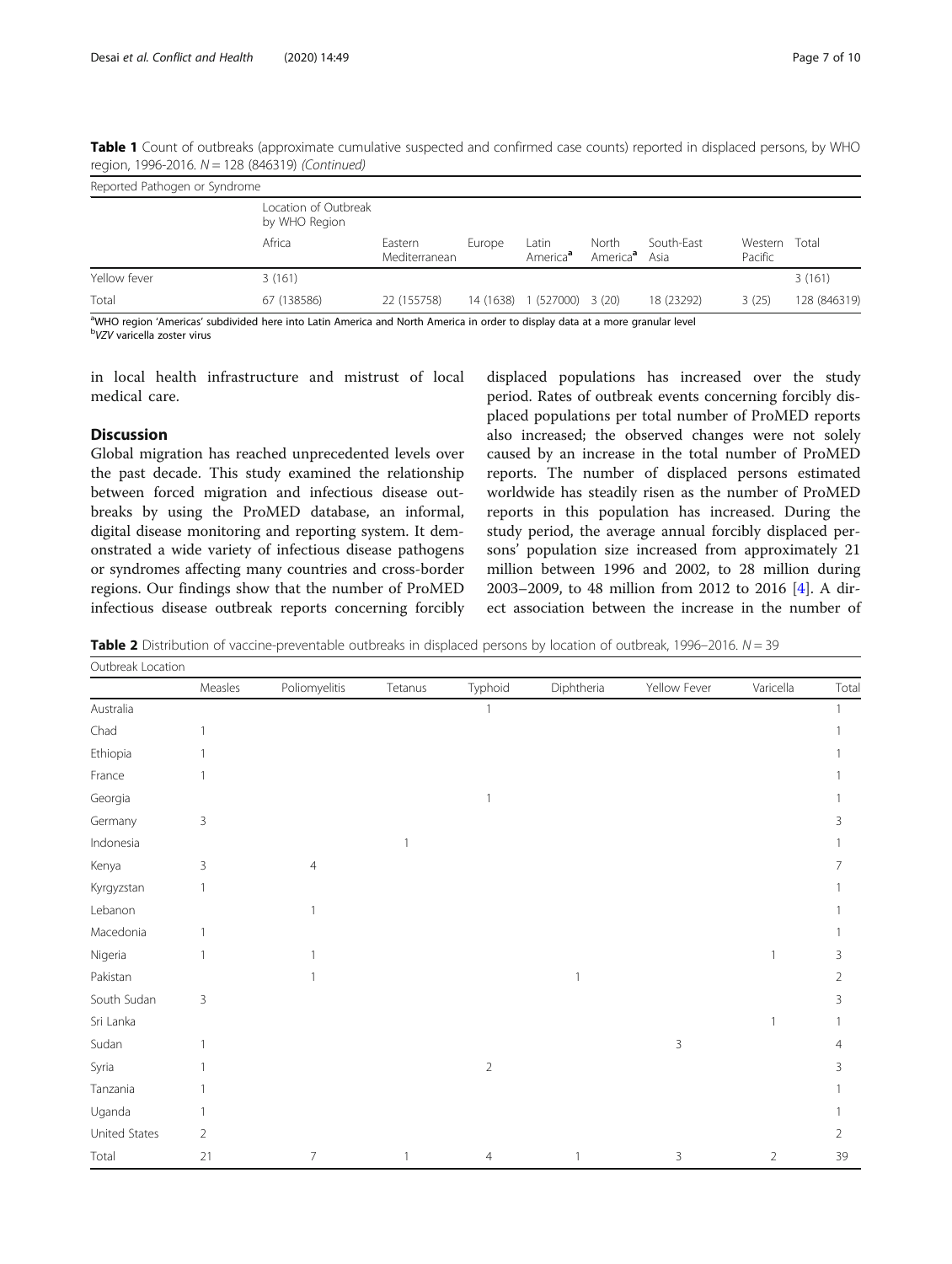ProMED reports and forcibly displaced persons' population size could not be made in this study. Despite this increase in outbreak reports, outbreak-related case counts in forcibly displaced persons totaled only 846,319 compared to the millions of individuals who were forcibly displaced over the 20-year study period. In this dataset, disease outbreaks due to VPD were often due to the collapse of public health measures. It bears mentioning that the relatively low case counts may be due in part to incomplete data or underreporting, which remains a challenging issue in this population, even when considering the advantages of informal surveillance methodology. As innovation in the development and integration of additional data streams that can provide more granular information for informal surveillance systems become available, this limitation may be partially remedied in the future. Outbreaks in forcibly displaced persons from ProMED included reports in refugee camps as well as enclaves in cities or at borders, but limitations in outbreak surveillance occur when forcibly displaced persons are integrated with host populations. Given the time of our search, the beginning of large waves of migration from Syria and Iraq in 2011, South Sudan, Burundi, DR Congo, and the Central African Republic starting in 2015, and the Venezuelan crisis that began in 2014 were captured here but do not necessarily reflect the entirety of migration patterns and subsequent outbreaks.

The highest number of ProMED outbreaks was seen in Kenya. During the study period, Kenya was home to at least four of the largest refugee camps in the world, which may account for the numbers of outbreaks seen in that country over the course of this analysis [\[4](#page-9-0)]. Outbreak events in this study involved primarily local acquisition as opposed to importation. These findings are consistent with prior studies that have demonstrated low risks of imported acute infectious diseases on host country epidemiology, while crowding associated with temporary resettlement increases the risk of outbreaks among displaced residents [\[26,](#page-9-0) [27\]](#page-9-0). Of note, our results demonstrate that while the risks were low, cases of imported infectious diseases did occur in host countries. These cases appeared to be due in large part to collapsing health infrastructure in countries of origin. As demonstrated in our evaluation, nearly half of all imported infectious diseases were vaccine-preventable, with some reports noting that incomplete vaccination due to political conflict and subsequent deterioration of public health infrastructure was the cause of disease outbreaks. This may be explained in part, because securing high rates of vaccine coverage in countries of conflict is often difficult, and engaging forcibly displaced populations in host countries for this purpose can be equally challenging. Overall, a substantial number of outbreaks (30.4%,  $n = 39$ ) in this study were related to VPD. Given the

emphasis of ProMED on acute outbreaks, chronic infectious diseases are not reflected in our data. Recent data suggest that the prevalence of chronic infectious diseases such as viral hepatitis in forcibly displaced populations tends to depend on the epidemiology in their country of origin [[28,](#page-9-0) [29\]](#page-9-0).

Vigilant surveillance, adequate healthcare, immunization services, and infection control are critical to preventing morbidity and mortality in forcibly displaced persons. In this population, the principle burden of infectious diseases is due to endemic diseases such as acute respiratory infections, endemic diarrhea, measles, and malaria [[11\]](#page-9-0). ProMED focuses its monitoring and reporting on emerging and re-emerging outbreaks as defined by the WHO  $[18]$  $[18]$ . In the context of endemic infectious diseases, ProMED reports unusual cases or the occurrence of cases of disease in excess of what would normally be expected in a defined community, geographical area, or season. In our dataset, outbreak events due to cholera, cutaneous leishmaniasis, dengue, hepatitis E, measles and poliomyelitis were highlighted as the most common disease outbreaks afflicting displaced populations. Public health investment and education concerning appropriate water, sanitation, and hygiene practices are pivotal steps to preempt diarrheal disease outbreaks in vulnerable populations, particularly in refugee camps [[6](#page-9-0)]. The role of local and international agencies in supporting vaccination programs for refugees and internally displaced populations should be clearly delineated to capitalize on the operational strengths of each partner [\[30](#page-9-0)]. Our findings support a recent study that suggested that measles outbreaks among migrants in the European Union were due in part to sub-optimal vaccination coverage [[31\]](#page-9-0). Enhanced cross-border surveillance with targeted screening and treatment of infectious diseases have been demonstrated to improve the health outcomes of forcibly displaced persons before resettlement and is recommended to be pursued in outbreak settings as well [\[32](#page-9-0)–[35\]](#page-9-0).

Our study methodology has several strengths. Disease reporting and monitoring systems such as ProMED may allow for the characterization of outbreak data that may be missed in official national surveillance reporting, given the precarious legal status of refugee and IDP populations. Similarly, ProMED is free of political constraints that might otherwise hinder reporting on these populations, allowing for unique data collection opportunities. In addition, subject matter experts review ProMED reports and often highlight specific information about special populations, case counts, or etiology of disease events within the report, allowing for further contextualization of each outbreak. Monitoring disease outbreaks in forcibly displaced populations is a complex endeavor. Some systems may focus only on temporary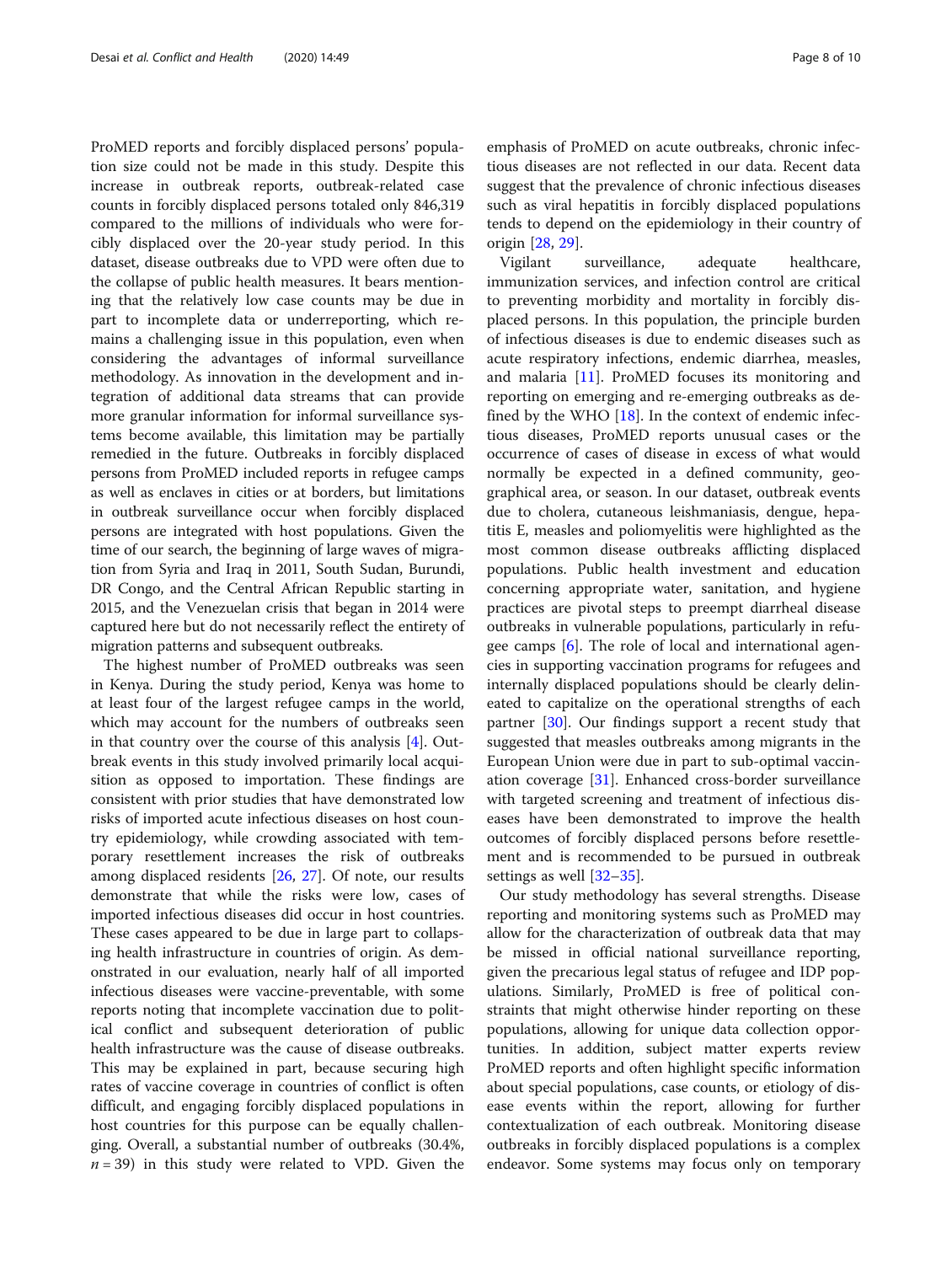<span id="page-8-0"></span>settlements, missing data from other settings. National surveillance methods may not report on internally displaced persons, limiting epidemiological discourse. While the dataset discussed in this paper does not provide a comprehensive overview of all outbreak-related trends in forcibly displaced persons worldwide, it does provide a longitudinal and global outlook on populations that can be difficult to characterize by virtue of their mobility and the limitations of current disease reporting tools.

This study has a few limitations. Only ProMED was used for this analysis, and this dataset does not provide a complete overview of all outbreaks among forcibly displaced persons over the study time period. The rationale driving an individual's decision to migrate may be complex, and it is possible that some persons who were classified as forcibly displaced migrated for both voluntary and involuntary reasons. Given the nature of the ProMED dataset, some reports may have been misclassified, thereby overestimating or underestimating the number of reports referring to forcibly displaced persons for the purposes of this analysis. As discussed previously, the increase in the number of outbreak events related to forcibly displaced populations identified by this study might be the result of increased reports posted to ProMED. The use of automated mining for data on outbreaks in 2007 for example, may have increased the number of ProMED reports. Similarly, increasing Internet penetrance over time worldwide may have contributed to a steep rise in disease events. In order to mitigate these potential biases, we used total reports per year as the denominator in order to normalize the data across time periods. Countries with stronger informal reporting systems or more reliable Internet connections at baseline may be disproportionately represented in some of the reported outbreaks as well. Increased awareness of this population might also have contributed to increased reporting over time. Case counts and the identification of the last ProMED outbreak report in the series may have been affected by the terminology used in the body of the post and the search terms selected for this study. Diarrheal disease not otherwise specified was categorized independently of cholera. As a result, the occurrence of cholera in this study population may be underestimated, as cases of cholera may have been misclassified under diarrheal disease. Influenza-like illness causes considerable morbidity in this population but was not reported in the ProMED dataset [[36\]](#page-9-0). Chronic infectious diseases and non-communicable diseases were not considered here, although morbidity associated with non-communicable diseases warrants further investigation. Finally, it is important to note that the data presented here represent a static overview of outbreaks over the study period. Migration patterns change over time in the setting of new conflicts or economic upheaval, inexorably affecting infectious disease epidemiology. Our analysis focuses on overall trends as opposed to potentially changing events over the study period.

## Conclusions

The response to disease outbreaks in forcibly displaced populations can be enhanced through clear lines of communication, and with varied surveillance systems working together to enable prompt detection and isolation of emerging threats. This is the first study to our knowledge that has used informal disease monitoring to provide a global and long-term description of infectious disease outbreaks among forcibly displaced persons. While the focus of this analysis used ProMED data, future studies should include additional informal disease monitoring and reporting systems to elucidate comprehensive, longitudinal outbreak trends among forcibly displaced populations. The outbreak events documented in this study demonstrate the need for timely and accurate infectious disease monitoring and reporting tools in humanitarian crises.

#### Supplementary information

Supplementary information accompanies this paper at [https://doi.org/10.](https://doi.org/10.1186/s13031-020-00295-9) [1186/s13031-020-00295-9](https://doi.org/10.1186/s13031-020-00295-9).

Additional file 1: Supplementary Table 1. Outbreak report counts by country/territory as reported by ProMED. Supplementary Table 2. Cases (suspected and confirmed) in displaced persons reported in ProMED by year† .

#### Acknowledgments

The authors would like to acknowledge Yecai Liu for his contributions to this manuscript and the CDC reviewers for their thoughtful review and input to the manuscript as it went through CDC clearance.

#### Authors' contributions

AD, JR, BL, LM, and NM designed and conceived of the study. JR and AD conducted primary data collection, analysis, and data entry. BL supervised data entry and integrity. AD and JR performed primary data analysis. AD conducted secondary data analysis. AD prepared the figures and wrote the manuscript with the assistance of BL, LM, and NM. The author(s) read and approved the final manuscript.

#### Funding

The funding sources had no role in conception, design, writing, or editing of the manuscript. This publication was made possible in part by Grant Number T32 AI007433 from the National Institute of Allergy and Infectious Diseases and the International Society for Infectious Diseases, and its contents are solely the responsibility of the authors and do not necessarily represent the official views of the NIH. The findings and conclusions in this report are those of the author(s) and do not necessarily represent the official position of the Centers for Disease Control and Prevention/the Agency for Toxic Substances and Disease Registry.

#### Availability of data and materials

All reports are publically available at [www.promedmail.org](http://www.promedmail.org). The datasets used and/or analyzed during the current study are available from the corresponding author on reasonable request.